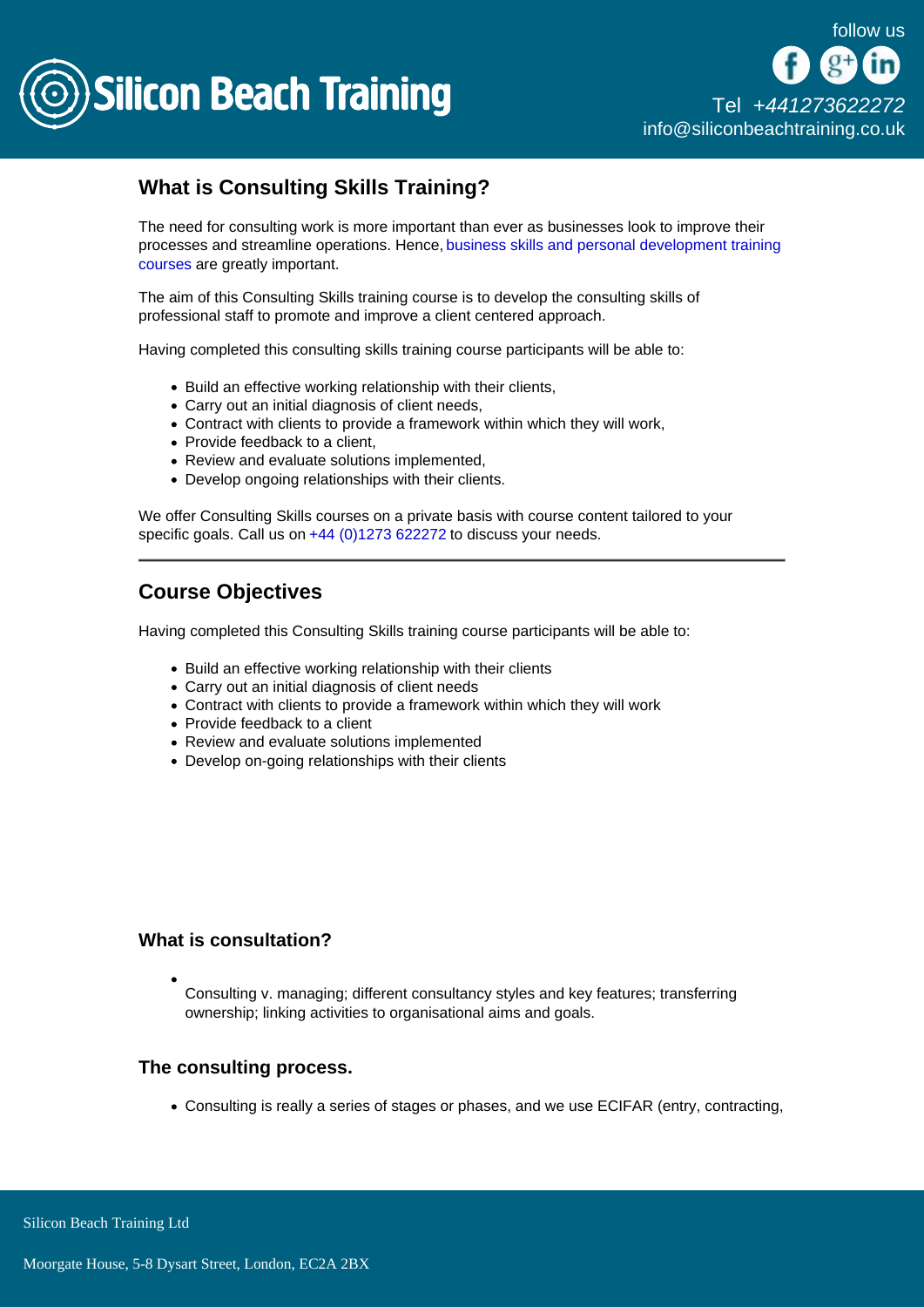

investigation, feedback, action, review) to explore the key activities and skills of each of these phases of the process.

Key skills in consultancy.

Questioning, listening, matching energy, diagnosing and analysis, feedback.

## Consulting issues.

Ethical considerations; the true client.

# Current Perceptions:

- Individual Roles
- Clients View
- Ideal Situation

#### Introduction to Consultancy:

- Key skills and behaviours required by a consultant
- The consultancy process
- Self-analysis

#### Entry and Contracting Phases:

- Key skills and behaviours
- practical session

#### Investigation phase:

- Diagnosis techniques
- Analysis techniques

# The final Stages Process - key skills:

- Feedback
- Action
- Review
- Practical Session

## Consulting Issues:

- Ethical issues
- Who is the real client?